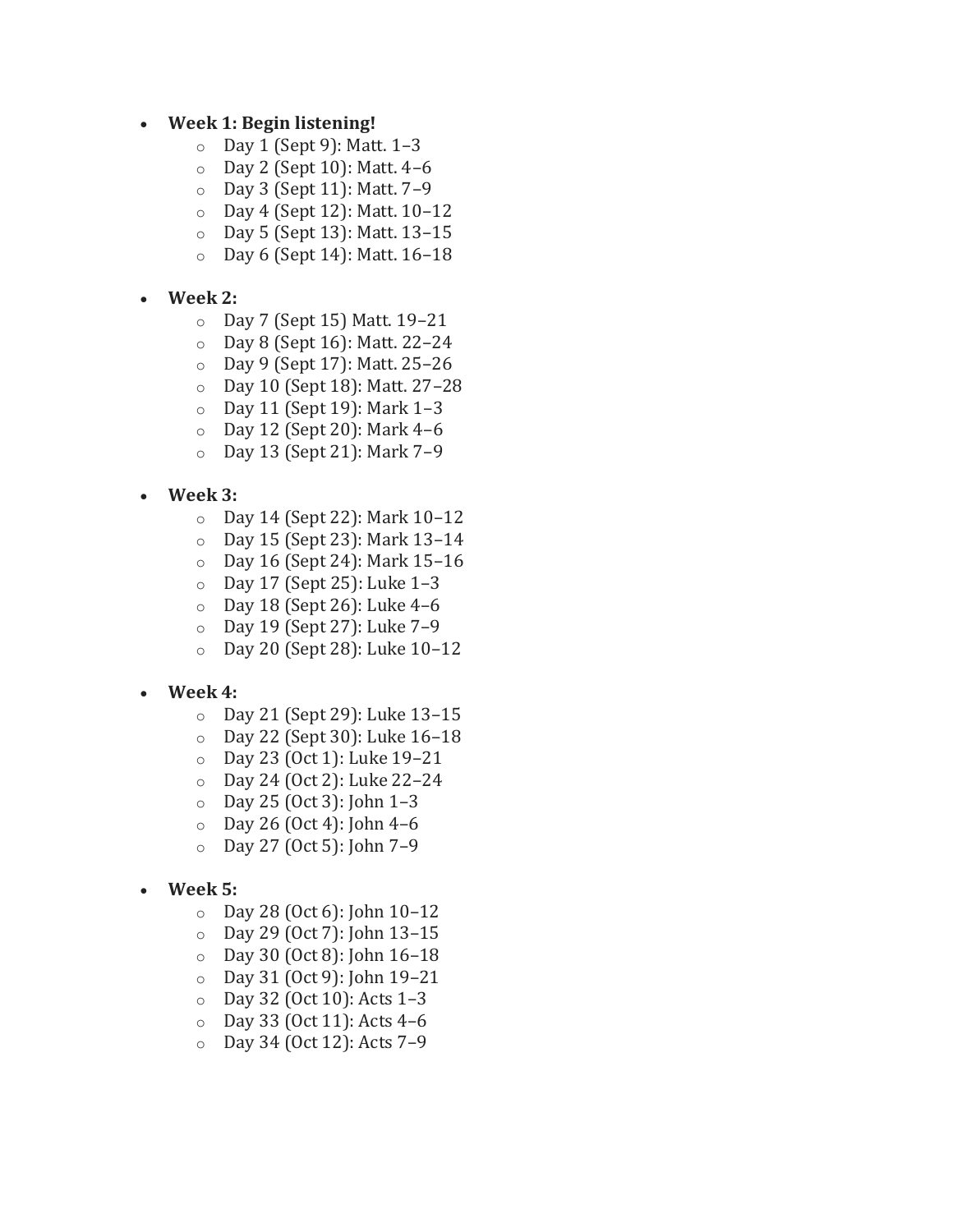- **Week 6:**
	- o Day 35 (Oct 13): Acts 10–12
	- o Day 36 (Oct 14): Acts 13–16
	- o Day 37 (Oct 15): Acts 16–18
	- o Day 38 (Oct 16): Acts 19–21
	- o Day 39 (Oct 17): Acts 22–24
	- o Day 40 (Oct 18): Acts 25–26
	- o Day 41 (Oct 19): Acts 27–28
- **Week 7:**
	- o Day 42 (Oct 20): Rom. 1–3
	- o Day 43 (Oct 21): Rom. 4–6
	- o Day 44 (Oct 22): Rom. 7–9
	- o Day 45 (Oct 23): Rom. 10–12
	- o Day 46 (Oct 24): Rom. 13–14
	- o Day 47 (Oct 25): Rom. 15–16
	- o Day 48 (Oct 26): 1 Cor. 1–3
- **Week 8:**
	- o Day 49 (Oct 27): 1 Cor. 4–6
	- o Day 50 (Oct 28): 1 Cor. 7–9
	- o Day 51 (Oct 29): 1 Cor. 10–12
	- o Day 52 (Oct 30): 1 Cor. 13–14
	- o Day 53 (Oct 31): 1 Cor. 15–16
	- o Day 54 (Nov 1): 2 Cor. 1–3
	- o Day 55 (Nov 2): 2 Cor. 4–6
- **Week 9:**
	- o Day 56 (Nov 3): 2 Cor. 7–9
	- o Day 57 (Nov 4): 2 Cor. 10–11
	- o Day 58 (Nov 5): 2 Cor. 12–13
	- o Day 59 (Nov 6): Gal. 1–3
	- $\circ$  Day 60 (Nov 7): Gal. 4–6
	- o Day 61 (Nov 8): Eph. 1–3
	- o Day 62 (Nov 9): Eph. 4–6
- **Week 10:**
	- $O$  Day 63 (Nov 10): Phil. 1–4
	- o Day 64 (Nov 11): Col. 1–4
	- o Day 65 (Nov 12): 1 Thes. 1–3
	- o Day 66 (Nov 13): 1 Thes. 4–5
	- $O$  Day 67 (Nov 14): 2 Thes. 1–3
	- $O$  Day 68 (Nov 15): 1 Tim. 1-3
	- $O$  Day 69 (Nov 16): 1 Tim. 4–6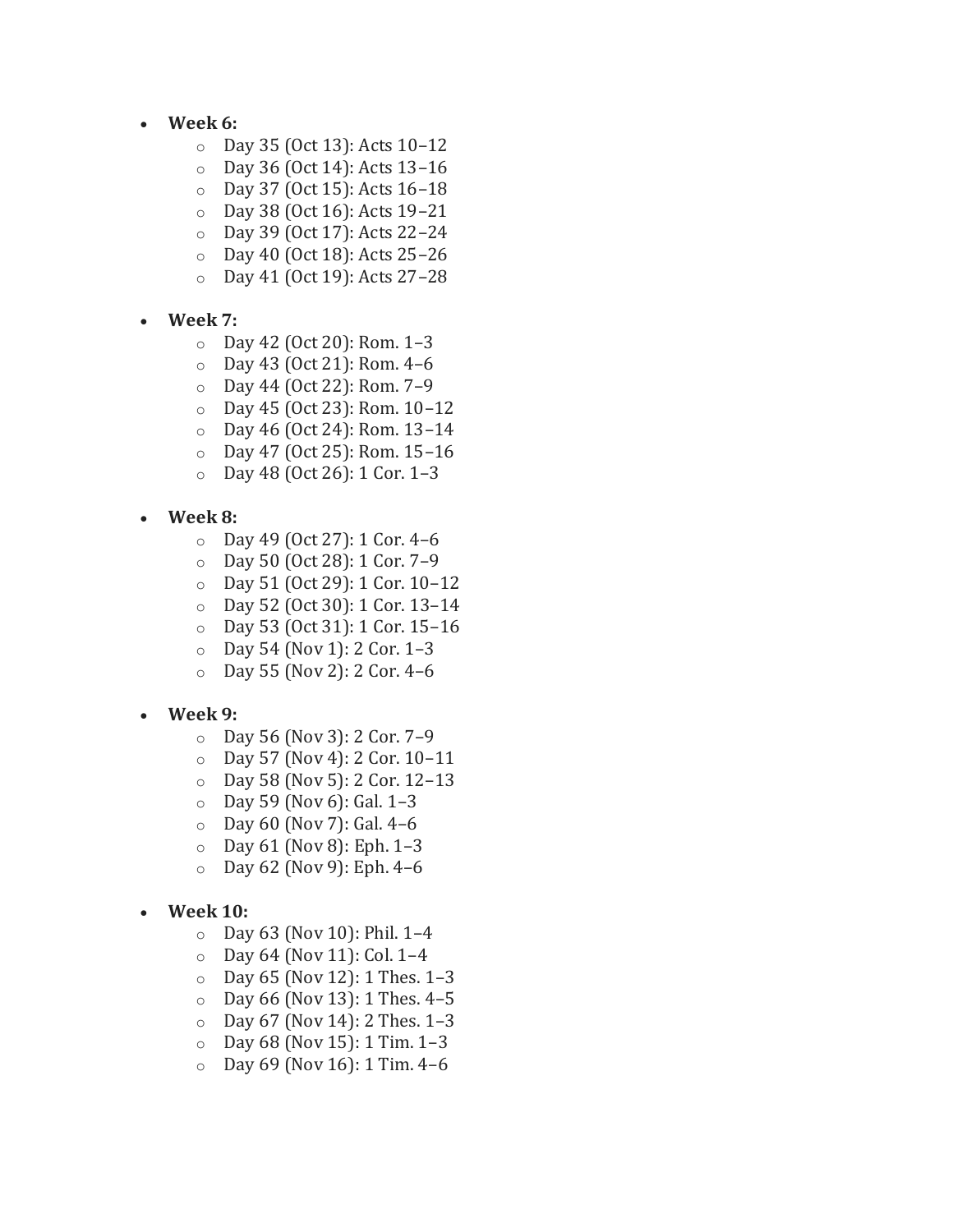- **Week 11:**
	- o Day 70 (Nov 17): 2 Tim. 1–4
	- o Day 71 (Nov 18): Titus 1–Phil. 1
	- o Day 72 (Nov 19): Heb. 1–3
	- o Day 73 (Nov 20): Heb. 4–6
	- o Day 74 (Nov 21): Heb. 7–9
	- o Day 75 (Nov 22): Heb. 10–13
	- o Day 76 (Nov 23): James 1–3
- **Week 12:**
	- $\circ$  Day 77 (Nov 24): James 4–5
	- o Day 78 (Nov 25): 1 Peter 1–3
	- o Day 79 (Nov 26): 1 Peter 4–5
	- o Day 80 (Nov 27): 2 Peter 1–3
	- $\circ$  Day 81 (Nov 28): 1 John 1-2
	- o Day 82 (Nov 29): 1 John 3–5
	- o Day 83 (Nov 30): 2 John 1–Jude 1
- **Week 13:**
	- o Day 84 (Dec 1): Rev. 1–3
	- o Day 85 (Dec 2): Rev. 4–6
	- o Day 86 (Dec 3): Rev. 7–9
	- o Day 87 (Dec 4): Rev. 10–12
	- o Day 88 (Dec 5): Rev. 13–15
	- o Day 89 (Dec 6): Rev. 16–18
	- o Day 90 (Dec 7): Rev. 19–22

If your first language (or heart language) is Spanish or Korean, here are some alternatives to listening to scripture: For Korean, search for the free app "드라마 바이블." For Spanish (and many other languages), search for "Word Project" for iOS or Android.

## Here are five questions or prompts to help you engage with scripture after you listen to it:

- 1. What's going on in the story or passage?
- 2. What excites, inspires, encourages me/us in the passage?
- 3. What challenges, jolts, confuses, even offends me/us in the passage?
- 4. What does this tell us about who God is (Father, Son, Holy Spirit)?
- 5. What will we do with what we've just heard and learned in the next seven days?

Campus Ministries also recommends these other audio Bibles: